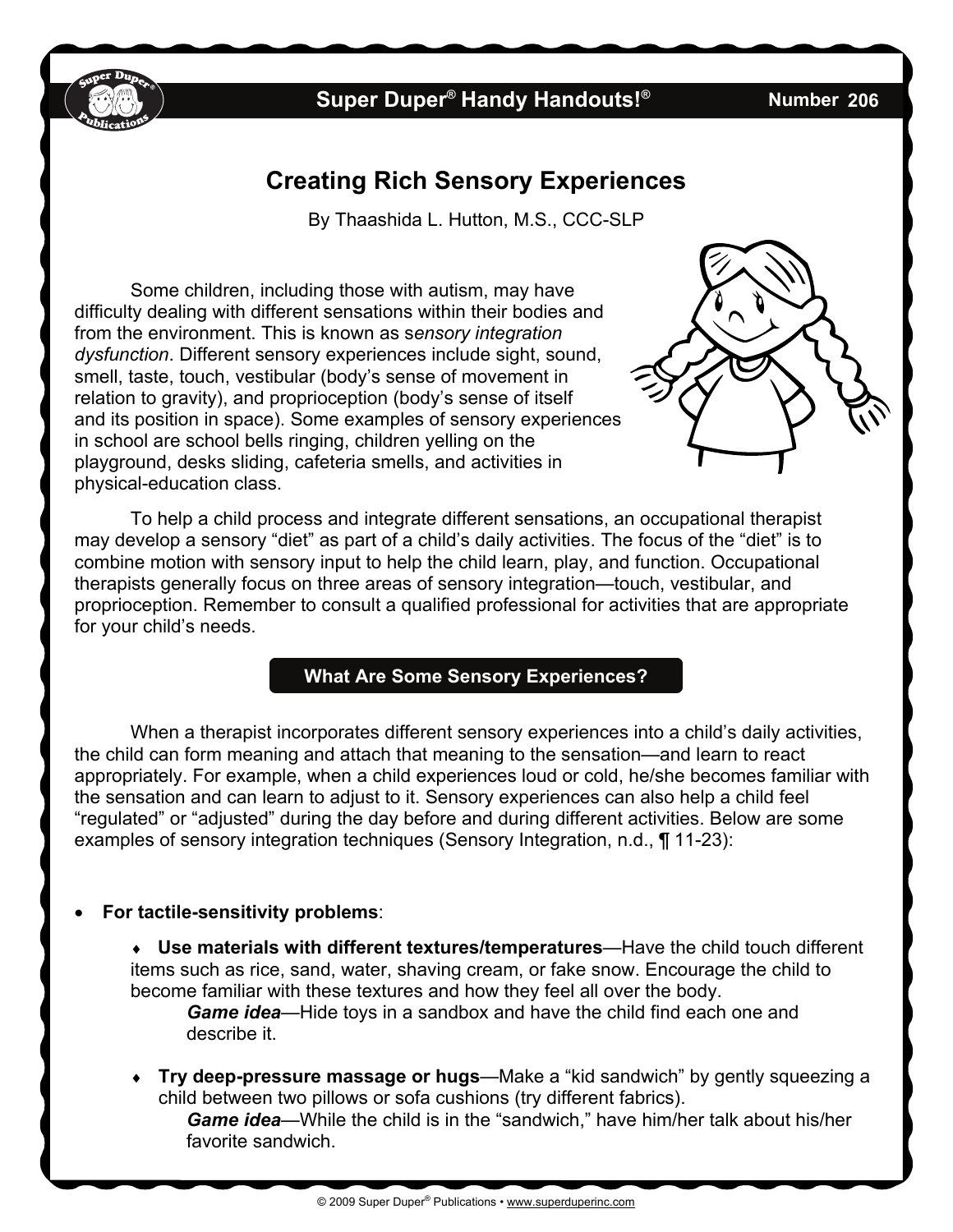- **Try brushing**—Use soft brushes or feathers. Many children find brush strokes on their bodies to be calming. *Game idea*—While you are brushing the child, have the child brush you.
- **For vestibular problems**:
	- **Try walking/balancing**—Have the child walk and balance on the edge of a curb or balance beam.

*Game idea*—Have the child pretend he/she is performing in the circus.

- **Try dancing**—Have the child do different dances that require his/her body to be in a variety of positions. *Game idea*—Have the child dance to the "Hokey Pokey," "Pop Goes the Weasel," or "London Bridge."
- **For proprioceptive problems**:
	- **Try swinging**—Have the child swing on a regular swing, tire swing, or rope in the playground or designated sensory room/area. *Game idea*—Sing songs while the child is swinging.
	- **Try jumping**—Have the child carefully jump on a springy surface such as a bed or trampoline.

*Game idea*—Have the child count each jump and see how many he/she can do.



**Resource** 

BBB Autism Online Support Network (last updated February 20, 2007). Sensory *integration (SI)*. Retrieved December 18, 2008, from [http://bbbautism.com/sensory\\_integration.htm](http://bbbautism.com/sensory_integration.htm)